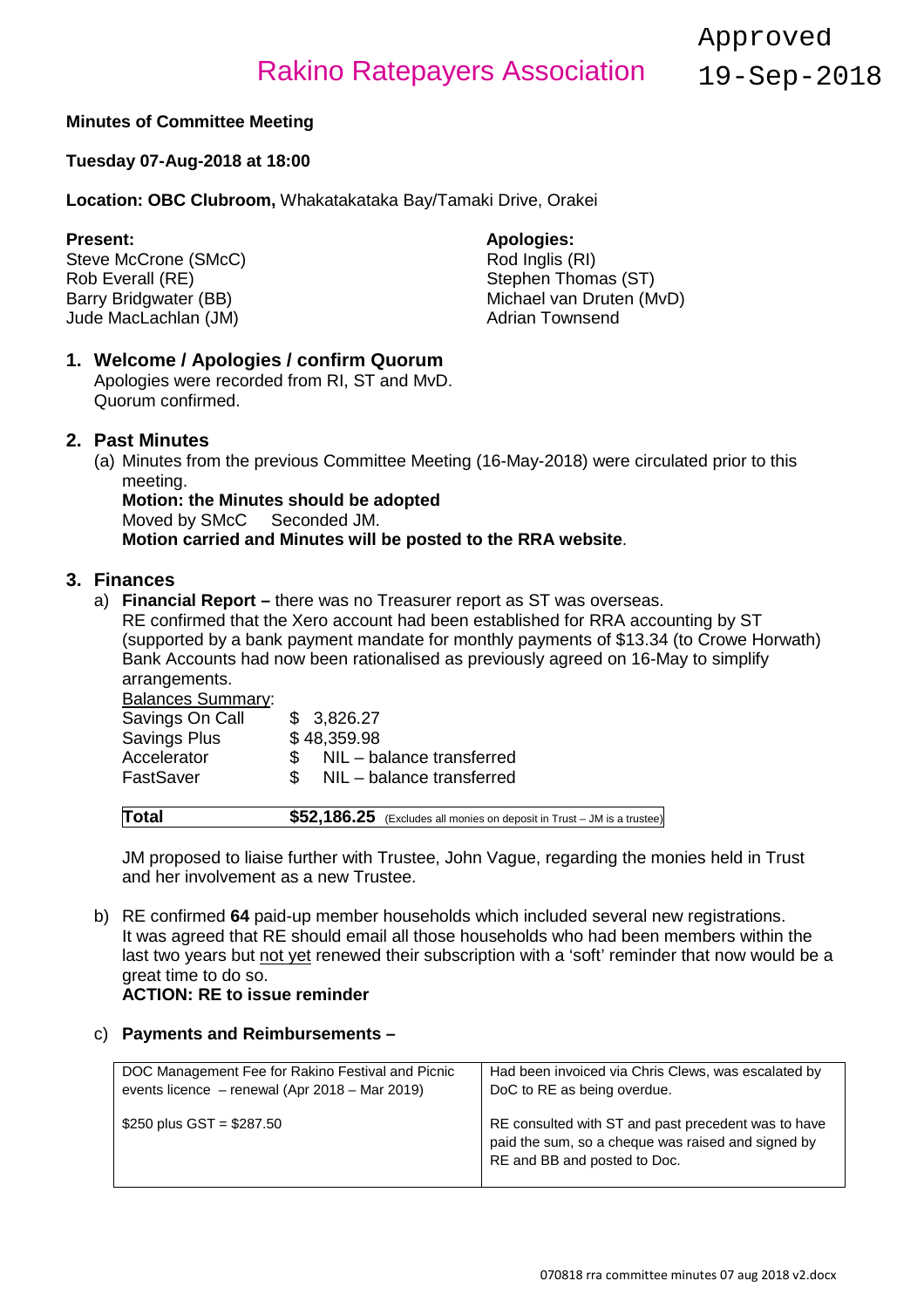In discussion, it was felt that payment might not have been the best response. **ACTION: JM was to discuss with Chris Clews** about post-March 2019, and whether it merited continuing with the licence or not.

(*Post meeting note* – John Mackenzie contacted RE later the same week to advise that he had been talking to DoC and they felt that there was a valid basis not to levy this charge at all because of the extensive volunteer efforts on the island on DoC land. John intended to follow up to see if a refund of this latest payment might be secured).

#### **4. Correspondence:**

See the summary, in Appendix 1 below.

### **Actions agreed or carried forward:**

See highlighting in the Appendix for specific actions agreed. Also summarised in Action Summary below according to owner.

#### **5. Community Hall**

See Correspondence in Appendix 1 and agreed actions.

#### **6. Strategy Development**

SMcC has this in hand.

#### **7. Review of Action Summary and Work in Progress:**

See Action Summary following (Appendix 2), with individual actions assigned, to be reported as indicated.

#### **8. New Business:**

- Labour Weekend SMcC to call AT regarding the Social Calendar and arrangements for Labour Weekend.
- AGM to be convened with annual reporting falling due (financial and summary).
- Rhamnus poison supplies are nearly exhausted and need replenishment
- Check on operational status of Firelords with Hank, any work required?

#### **9. Next Meeting Dates:**

**Wednesday 19-Sep-2018** at 18:00 (Outboard Boating Club, Tamaki Drive, Orakei)

**Wednesday 17-Oct-2018** at 18:00 (Outboard Boating Club, Tamaki Drive, Orakei)

**AGM: Sunday 21-Oct-2018**, time to be confirmed

**Wednesday 21-Nov-2018** at 18:00 (Outboard Boating Club, Tamaki Drive, Orakei)

The meeting closed at 19:30.

**NB: Future Committee absences and apologies already notified:**

• ST will be overseas in and August and September.

Meetings default to the third **Wednesday** each month, unless by prior change, starting promptly at 6:00 pm – please diarise.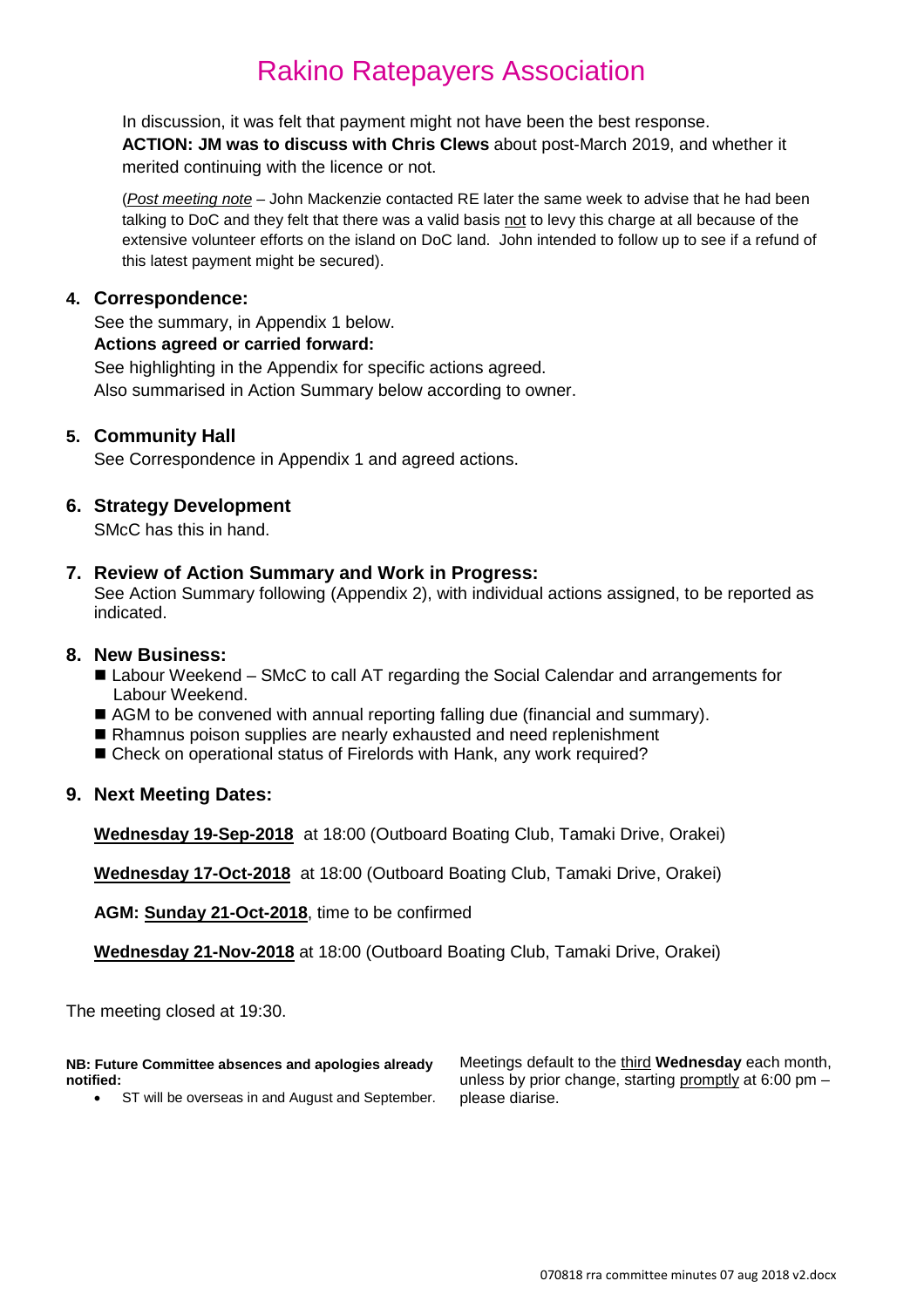### **Appendix 1: Correspondence to Secretary - Summary since last meeting (key items only)**

**18-May-2018 : Kevin Wragge in response to Steve McCrone call in reply to previous challenge**

Apologies for not responding directly Steve and for not including all members in this response, details of whom are not in my data base.

My cell phone is challenging my PC!!!!!!!!.

I have asked for my note to be included as an agenda item with a formal response from the

Association.

That still applies.

I nevertheless thank you for your views.

Perhaps I should include yet another query.

What has the Association achieved under your Chair and what have individual committee members brought to the table in that time?

I have always made a distinction between political office and individuals.

I am entitled to challenge the Association which represents my interests.

Provocation is intended to promote self-analysis and performance.

I assure you that you would find my strongly held views challenging.

I would be delighted to join you for a coffee but don't want to talk shop.

I am more than comfortable with my contribution to Rakino; my part in the majority of recent

initiatives and my expectation of an improved performance from the Association. If individuals don't have the time to make a worthwhile contribution once a month, they should resign.

As far as I can observe, Rob alone makes a worthwhile contribution once a month.

In response to your comments:

1. The Association is coming up with a discussion paper as regards its vision for Rakino. I'm not aware that the views of the community have been sought and wonder why I alone have been asked for my contribution at this late stage .

The reality is that any "vision" will be words on paper and any number of precedents are available.

The pressing issue is what is the Association doing now?

- 2. Rod Inglis is to be championed for his cause. The point being made is, what has inspired other committee members to make a difference. Perhaps that too should be included in my question to the committee.
- 3. If reports have been received where is that mentioned in minutes and discussion. Another question for inclusion?
- 4. As regards the hall I think you will find "others" identified title issues and initiated fruitful discussion on resolution and secured funding. I don't doubt Chris Clews' good intent but with respect I've heard "it all" for the past decade or more. There are better options than the rumours would suggest is happening. I find it intriguing that a significant proportion of committee members would prefer a more visionary solution but remain silent. Stephen Thomas could make a real difference if he were involved in the process which seems to be following the conservative vision of individuals rather than the collective. Perhaps my question should be "why isn't Stephen Thomas taking a greater role in this critical process and why did he resign from this committee?"
- 5. You may have come across this;

*The Committee – by Phong Ngo Oh, give me a pity, I'm on a committee Which means that from morning to night …..or better said…..once a month with the clock set for an hour. We attend and amend and contend and defend Without a conclusion in sight.*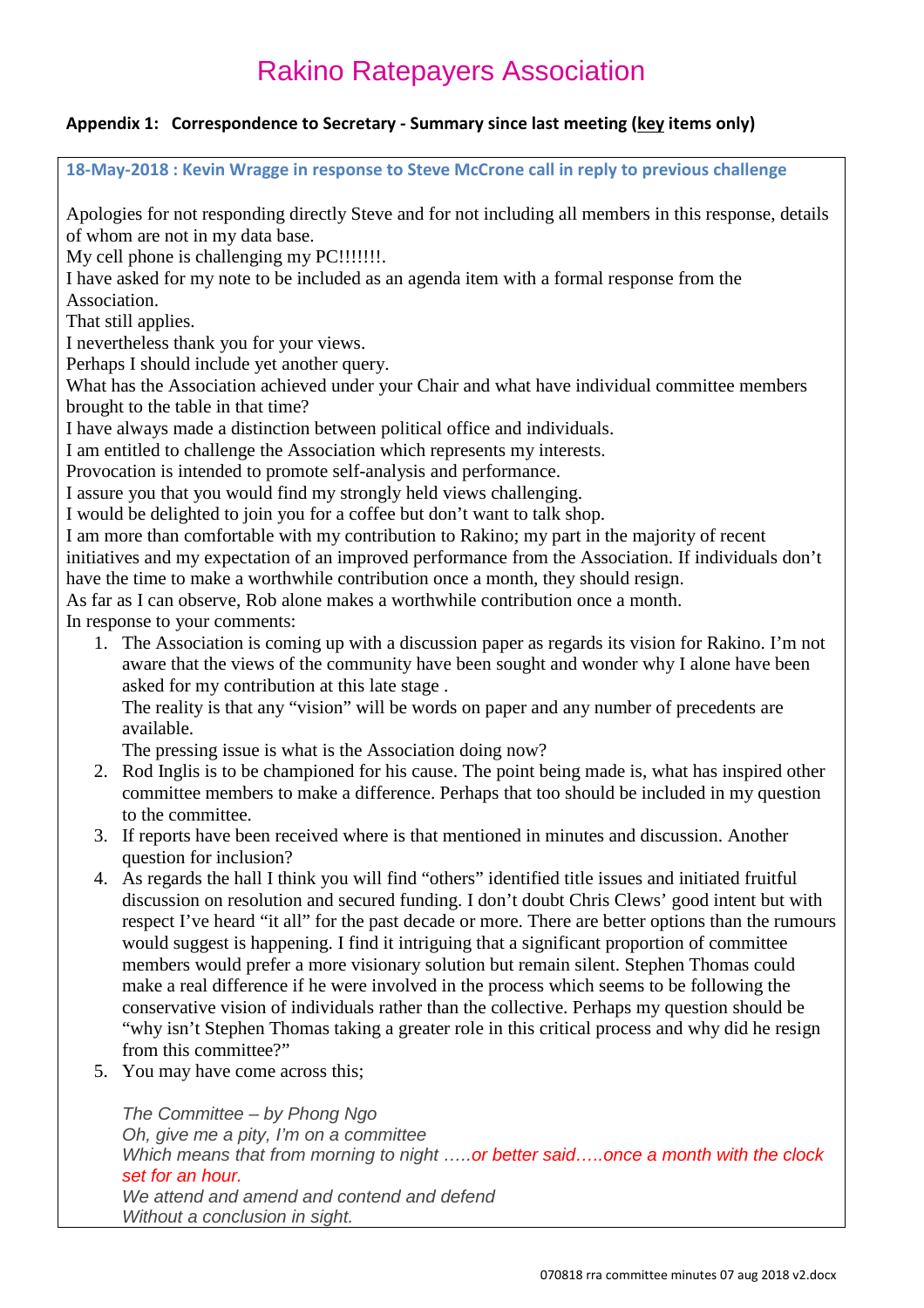*We confer and concur, we defer and demur And re-iterate all of our thoughts We revise the agenda with frequent addenda And consider a load of reports. We compose and propose, we suppose and oppose And the points of procedure are fun! But though various notions are brought up as motions There's terribly little gets done. We resolve and absolve, but never dissolve Since it's out of the question for us. What a shattering pity to end our committee Where else could we make such a fuss?*

I lasted two meeting before I decided that I was wasting my time. I nevertheless believe my attendance at those two meetings challenged process and attitudes for the better.

Put bluntly I don't believe the Association is providing the leadership that Rakino deserves. You are mistaken when you state the Association has led conservation initiatives. You are wrong when you say the Association promotes community events. I agree that problems arise when individuals champion personal causes as highlighted in Colin's magazine.

I challenge the committee members with whom I chew the fat to walk the talk.

I am more than happy to attend any meeting if that were to be constructive.

Otherwise I will continue to operate on the fringes and actually achieve something without fear or favour.

Go well.

Kevin Wragge

**ACTION: SM to contact Kevin Wragge**

#### **21-May-2018: Kevin Wragge**

KW wrote to John Mackenzie, RE, Kevin Hester and Rod Inglis to suggest that John Mackenzie's involvement in Gulf island ecological initiatives as a warden be published in the Gulf News. John politely declined the publicity.

**ACTION: none**

#### **Around 21-May-2018: Stephen Thomas - consolidation of RRA bank Accounts:**

After discussion with the bank, ST proposed:

'... I will put forward a motion at next RRA meeting to put the bulk on term deposit so we can get over 3% interest for a fixed term, a much better rate!

Rob, maybe we should enquire as to the rate earned on the 20k in the Trust?'

RE replied, Jude to be consulted regarding Trust monies. ST responded:

#### 'Great idea

If we could say get  $60/65k$  on deposit at  $3 + \%$  it would be a couple of grand a year we are presently not earning?? I realise it will be locked in but with the timeframes for the hall repairs we should get plenty of notice'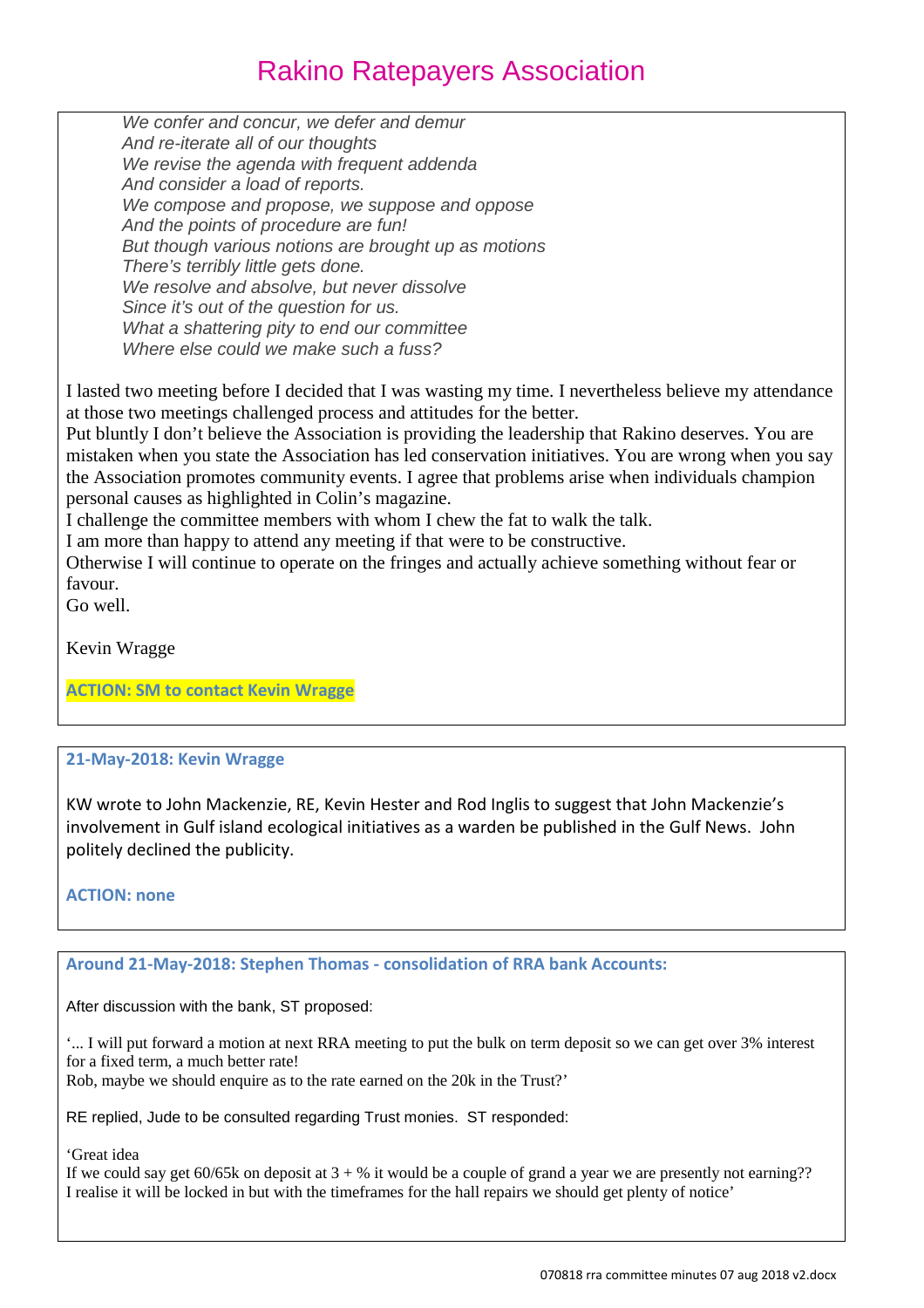**ACTION: tabled, hold pending ST return, and also JM's catch up with John Vague of the Trust.**

**22-May-2018:** Action from prior meeting – RE wrote to Hazel Durkin:

'Hi Hazel – hope this finds you well?

At the last RRA Committee meeting we discussed your concerns about the mix of unacceptable waste included in the Rakino organic collection.

From what was observed on the island, *most* people appeared to have abided by the guidelines which we circulated on your behalf as well as the posters, and as is always the case, a lot of stuff put out got repurposed by a new owner so never made its way down the hill at all.

Clearly some building materials got through which should not have done, but that may have been down to just one or two people.

Ultimately, Alistair can refuse to carry anything that does not meet your guidelines; he may be able to undertake non-compliant rubbish removal as a private paid service at any time of the year, as long as he had an appropriate contractor available at the other end to remove the material from Westhaven, which might indeed be a 'paid for' Waste management type service using plastic flexibins or flexiskips.

People could collaborate to share a load and the costs arising.

We're mindful that if they were on the mainland, residents could load up a vehicle and take it to the local waste centre at their own cost, or organise a skip collection at their address, so I'm thinking laterally to come up with some means to take the strain off the inorganics. We might also liaise with Waste Management to see if a Flexiskip collection vehicle (with a Hiab lift) or indeed a skip truck could make a scheduled trip over on the Sealink ferry, maybe half yearly?

Is this something which merits closer investigation, and would you be agreeable to RRA undertaking this investigation, as such collections would not be a public/subsidised council service?

We don't wish to confuse the service boundaries!!

Thanks for your thoughts. RRA is ready to stand behind any improvements you wish to make to inorganic collection arrangements and we are reliant on your support to maintain services, which are much appreciated.

All the best.'

**25-May-2018:** Hazel replied:

'Hi Rob,

I'm good thanks. I hope you are too?

Thanks for your email. Really appreciate you taking the lead on this.

I have spoken to Alistair about different collection methods using fadge bags (which are like flexi bins) in the past. It's definitely worth speaking to him.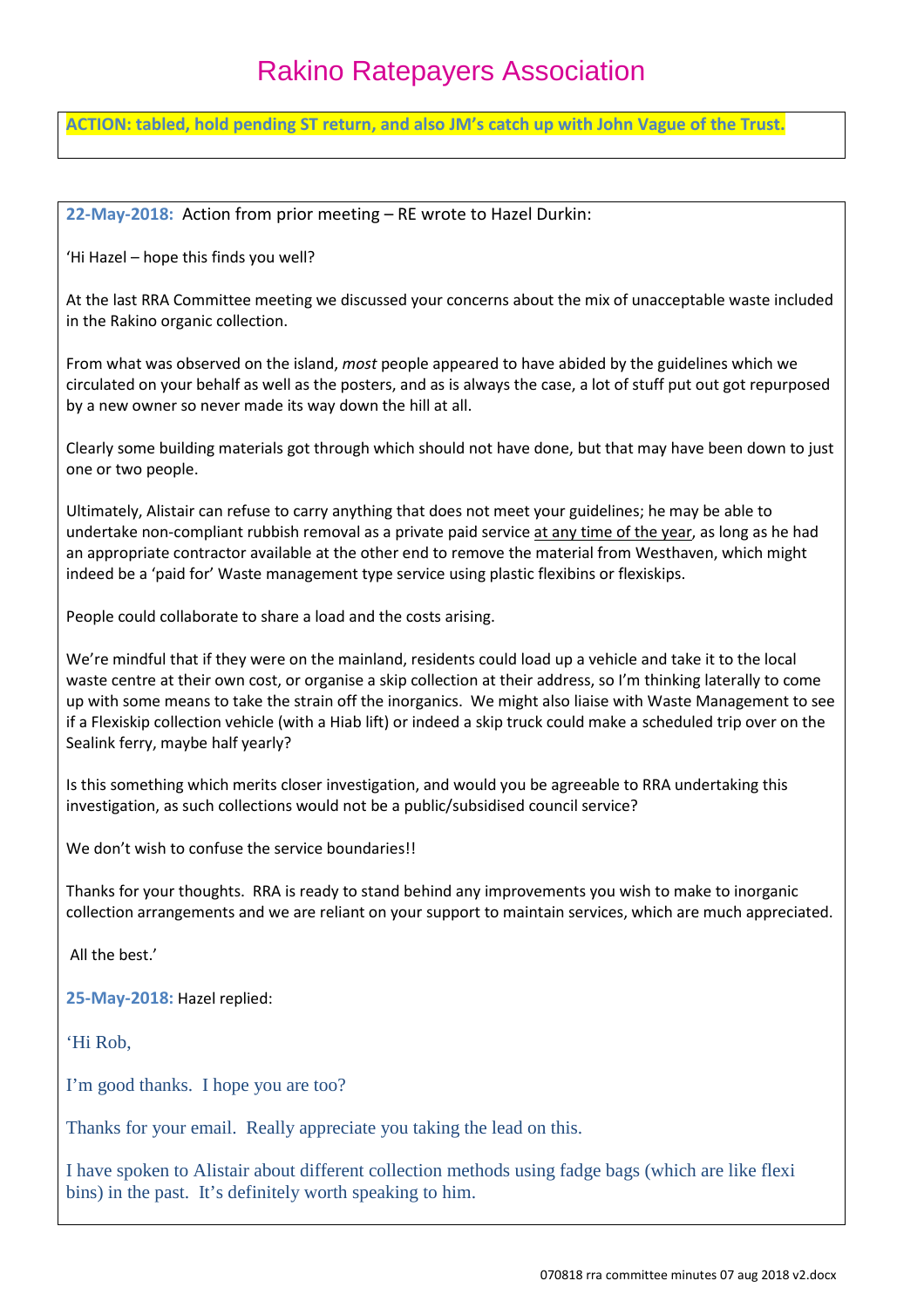Please let me know how you get along with WMNZ also.

Apologies, I've been really snowed under this week but hope to catch up regarding this soon.

Kind Regards, Hazel'

**ACTION: discussed – RE to approach Alistair about options for chargeable waste removal services.**

#### **22-May-2018:**

Pukeko cull: Stacey wrote an update:

'Hi Rob

Thanks for the minutes of the AGM.

I have left a couple of messages for Costal Pest Solutions and are waiting for them to call me back. Basically once I know how much they charge I will hire hem for our property and contact all the land we owners with the cost.

I suspect before here is a cost there will only be a few that agree to follow through.

Just wanted to update you.

Hope you're well,

Stace'

**23-May-2018:** Pete Watson offered access to a shooting enthusiast, but this was not taken up by Stacey.

**28-May-2018:** update from Stacey

'Hi Rob

Just got off the phone with Coastal Pest Solutions. I should be getting an email from him and I will circulate with landowners I've contacted.

The good news is there is no shooting.

We have to feed out bread with marg for  $3/4$  days at same time in same spot and then Mitch comes across and throws out a bait which basically doors them up and they fall down then he goes and pulls their necks and puts them in a sack and takes them away.

There will however be costs associated. So I'm not sure how many people will take that up but I certainly will.

He has been to Rakino before when there was that rat scare. He has also worked for 18 years alongside doc.

Will send email once I have it.

**Cheers** 

Stace'

**ACTION: pending with Stacey overseas**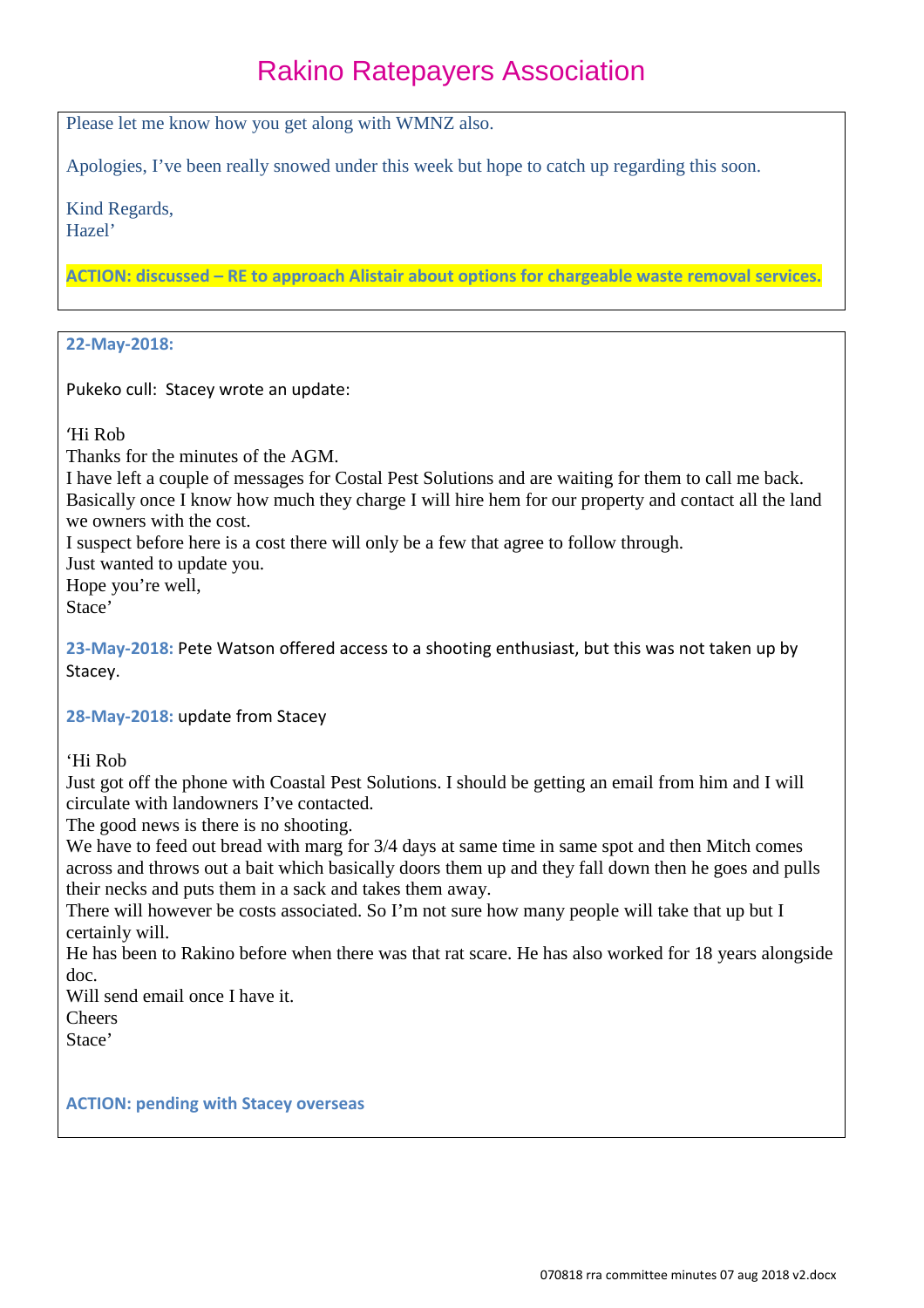#### **26-May-2018:**

Note to full RRA circulation on behalf of Kevin Hester to publicise Open Day at the Nursery on 2<sup>nd</sup> June.

#### **ACTION: Done**

#### **29-May-2018:**

RE submitted project completion report on the Bokashi Project to Waste Minimisation Fund, which was acknowledged.

#### **ACTION: none**

### **05-Jun-2018:**

Lisa West wrote:

'Hi.

Sunday  $3<sup>rd</sup>$  of June in a significant rainstorm we had a massive deluge of rain onto our property at 9 Woody Bay Rd. through an existing culvert, as well as a swathe of gravel pouring down from the road which formed a useful path, but probably is irritating for the council. It may be that a culvert further up the road towards South Pacific Rd. is blocked. I've directly contacted Mike Lee about the woefully poor maintenance and impact on our property, but would be grateful on any advice regarding proceeding with how to deal with Auckland Council. My usual method for dealing with incompetence is to go straight to the CEO... We are resigned to digging a trench through our property to cope with the occasional deluge, but we are not prepared to have Woody Bay Rd. landing on top of us. Cheers,

Lisa'

**ACTION: RE acknowledged, and referred to Jodee McKay (AT) and in turn Annette Charnley (AT) for logging and action. To be incorporated into future dialogue with AT (RE and SM).**

**15-May-2018: Kevin Wragge wrote prompting potential attendance at the next Gulf Islands Trust meeting on 25-July. This was subsequently recirculated in June to check for availability.**

Item circulated, Committee attendance planned from Jude and (hopefully) Rob.

**ACTION: attend GIT meeting 25-July, Ponsonby**

### **12-Jun-2018:**

RE issued 2018-9 subscription invoice to full member circulation.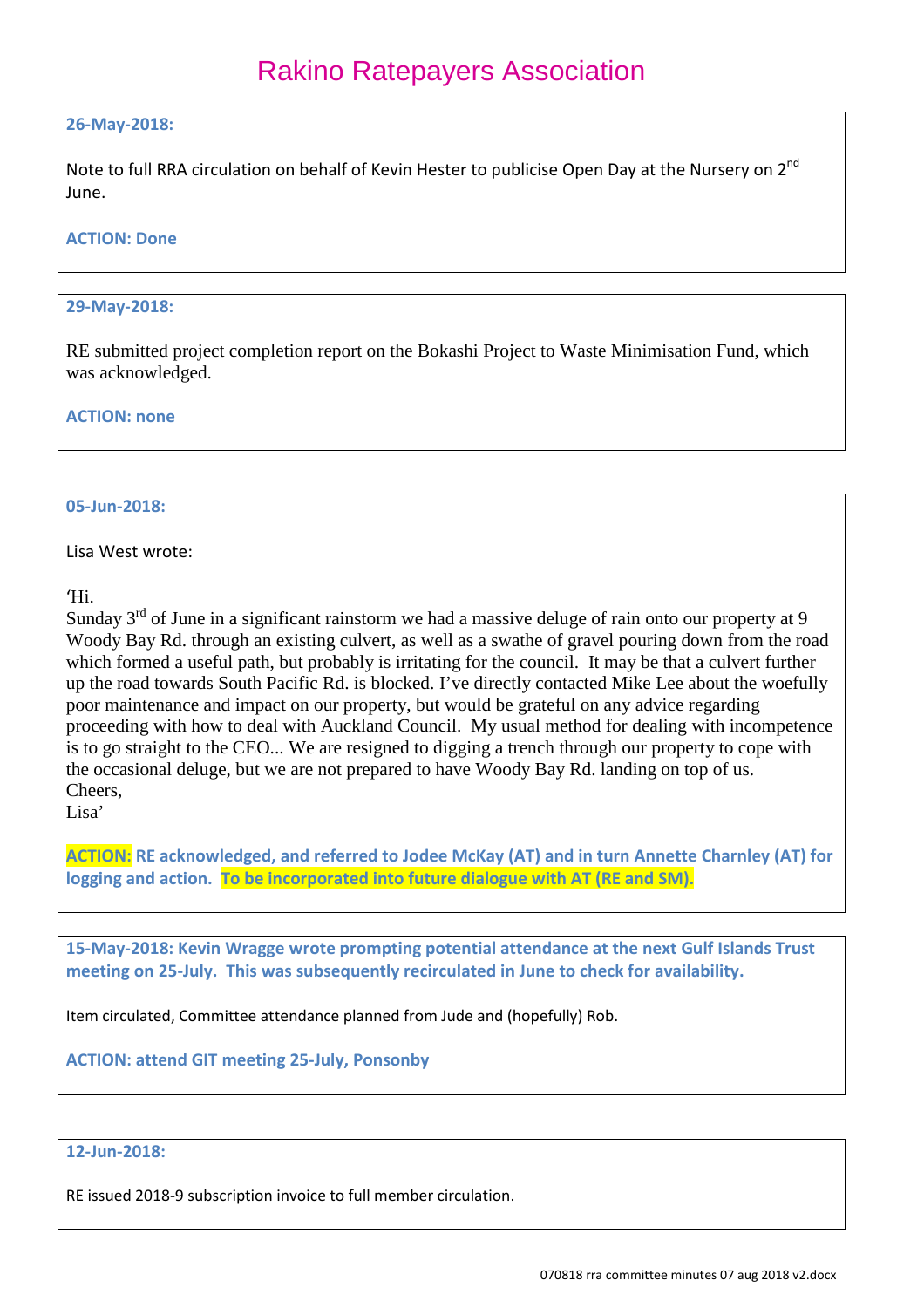#### **21-Jun-2018: Xero**

ST wrote to propose adoption of Xero Cash Book for RRA financial management at a cost of \$12+GST per month.

**ACTION: approvals given via email from Committee members and mandate established for \$13.80 per month via ST on 28-Jun-2018. Completed.**

**26-Jun-2018: Rod Inglis copied email with Derek Lockwood regarding Rakino Strategy**

**'**Hi Derek

Thanks for meeting me last week *.....(personal exchange omitted)*

Re Rakino - great that you are OK to do the pesso on an underwrite basis so that it will be good for fund raising discussions with the Far North Trust, DOC, Auckland City etc. and for the island residents and others

I understand the underwrite concept in that you would not expect to be paid for the work until funds became available from potential funders.

I understand that you estimate your fees could get as high as \$10K but you would only charge pro former on a cost incurred basis.

I will check this is good with the Ratepayer Association but I am sure it will be.

Looking forward to working up a cool eye catching presentation.

Best regards

Rod

**ACTION: SM has discussed with RI – SM to arrange for this work to be supported** *pro bono* **through Cornwall Strategic**

#### **02-Jul-2018: Note from Adrian T**

"Gents - firstly apologies for my absence since Easter. Work has taken over. However, with my social committee hat on, I have been drafting a social events calendar for Rakino. In essence, it will act as a management / communication tool to allow people to see what is coming up on Rakino in the following year. I will forward the draft to all for review. I am currently in Europe on business and won't be back in NZ until the start of August".

**ACTION: AT to circulate draft (not discussed at the meeting in his absence)**

(Continued) "Concerning the Marine Reserves work that Rod is heading up, please find attached a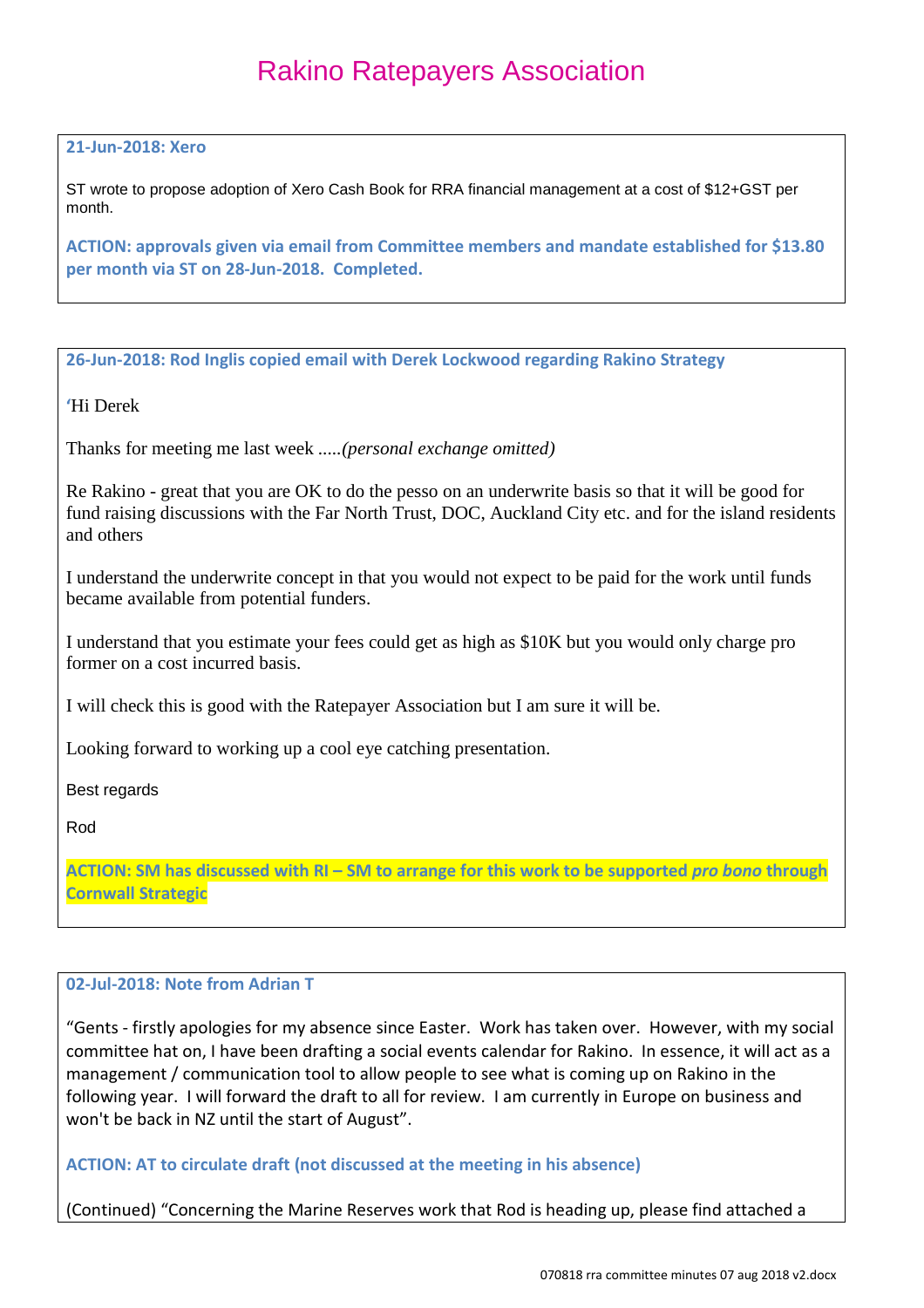podcast link from Radio 4 on Marine Reserves. It is half an hour to listen to. Importantly, it provides proven statistics taken since 1998 on the increase in fish numbers both in a marine reserve and adjacent to it. This will be important in dealing with negative comments and could be used in positive propaganda explaining the need for them:

<https://www.bbc.co.uk/programmes/b0b0pvmz> (Ends)

#### **10-Jul-2018: Waiheke Local Board**

WLB issued an open invitation to a grants workshop:

'Tēnā Koutou,

Please see attached information regarding a grants workshop the funding team will be running at the **Waiheke Library on Wednesday 1 August from 1pm – 2pm**.

The workshop will cover the following:

- how to register and login to the SmartyGrants system
- how to complete a grants application
- priorities and outcomes of the Waiheke Local Board
- tips and advice for completing your application
- Q&A

**ACTION: JM was unable to attend on Waiheke, being unwell, but convened separate meeting on 6th August with Augustina Castro Pons of the Council Grants Committee, which she reported on. A rapport has been established underpinned by an offer of future support for Grant applications. JM to develop the dialogue. (See also Minutes note).**

#### **17-Jul-2018:**

RE received overdue invoice from DoC for annual licence fee (\$250 + GST) to use the reserve above Sandy Bay for public events (e.g. Jazz Festival, possibly New Year's sports?) 57 days overdue, had been sent to Chris Clews in error.

**ACTION: RE organised priority payment on the basis that it is easier to renew than allow to lapse and reapply. Liaised with ST in France.**

**DONE – paid by cheque, authority under the \$300 limit agreed, but should be endorsed on 07-Aug-2018 by the Committee, RE to submit.**

**ACTION: JM to chat to Chris Clews about the merits of maintaining this licence. John Mackenzie to investigate if a refund is potentially available, based on strong goodwill and working relationship with DoC.**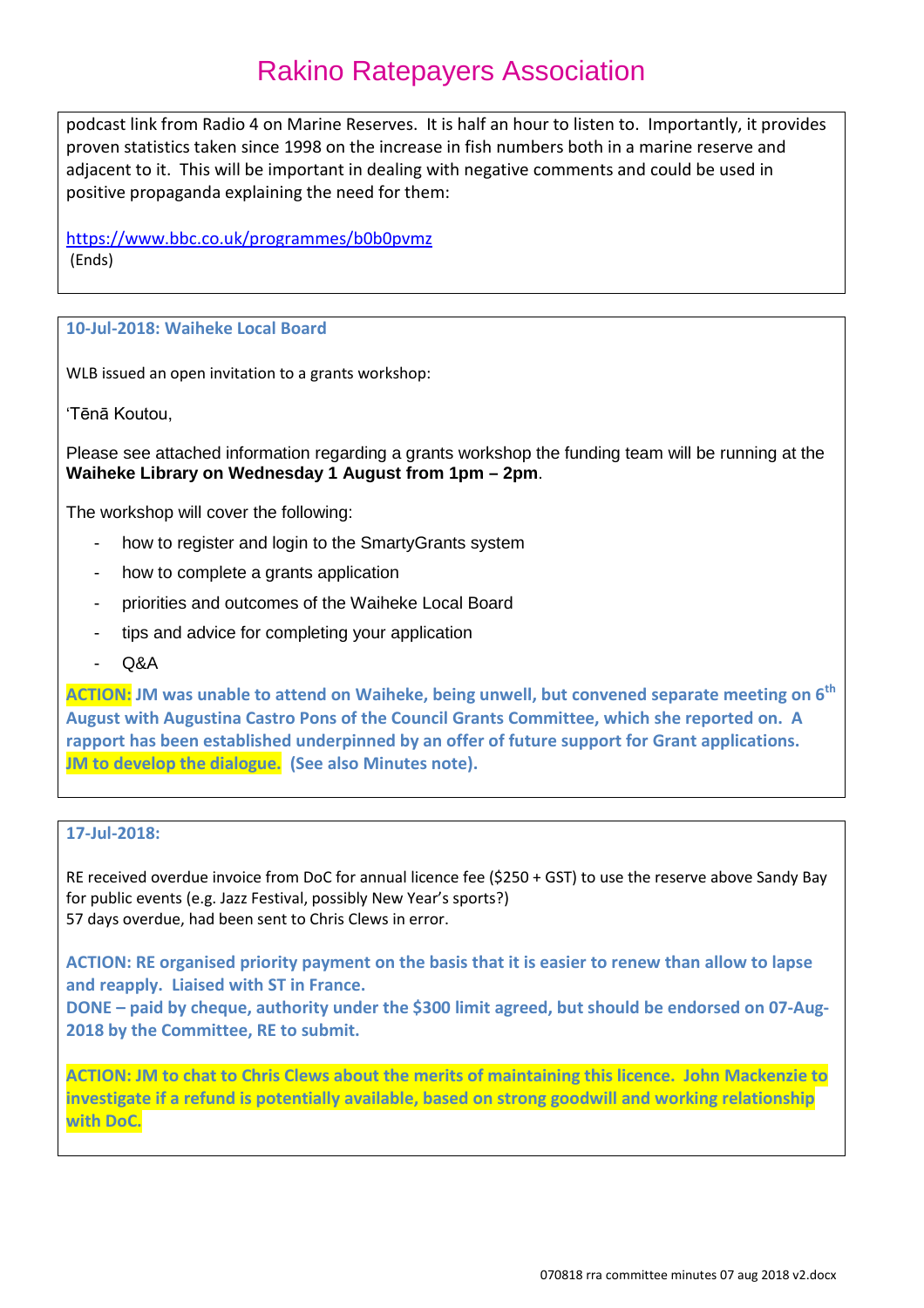**20-Jul-2018: Auckland Council Regional Environment and Natural Heritage Grant 2018/2019**

Details circulated by RE to the Committee. In reply, RI suggested an application could be made to support restorative work to the Hall or to support a marine scientific survey. Also alerted of the same funding round by Kevin Wragge on 01-August.

**ACTION: to be determined, also links in with what JM is examining.**

**25-Jul-2018: Gulf Islands Trusts Meeting [GIT] (evening)**

RE and JMac attended this meeting and JM delivered a brief update on Rakino. Minutes awaited. Future participation of Rakino recommended and to be firmed up.

**ACTION: Meetings are convened in July and November each year, typically at Foundation North premises in Ponsonby. Numerous Rakino people already on normal circulation.** 

- **July meeting minutes pending, to be circulated when available.**
- **develop Rakino member relationship with GIT and Foundation North, which has additional Environmental Grant funding available (\$50k to The Noises; \$5m fund over 5 years, no set application rounds).**
- **See G.I.F.T. website<https://www.giftofthegulf.org.nz/>**
- **Seed- / Scale- / System-funding available**
- **The next Chair of The Gulf Islands Trust forum is Duncan Watson from the Motutapu Outdoor Education Camp** Ph: 09 849 5656 (office) 021 967 855 (mobile).

Some f.o.c. waterproof outwear was made available and we appropriated two sets (four packages), anticipating their use in the Nursery and/or in planting and Rhamnus work by John Mackenzie **ACTION: RE has delivered waterproofs to the island, left with Kevin Wragge to pass on to John.**

#### **25-Jul-2018: Ecological Survey Circulated**

RE circulated the ecological survey for general use on the island, accompanied by a reminder about subs payment s for this year.

Also, Mark Lockhart wrote in:

"Thanks Rob,

Great that this has been done. I have always thought that an ecological assessment would be helpful and applied for funding a few years ago but was unsuccessful.

It would be great if this assessment and plant list could be added to over time. I know that there are a couple of plant species that haven't been picked up - Melicytus novae zelandiae and the native angelica (identified by a botanist near Sandy Bay a few years ago).

I don't think Griselinia littoralis occurs naturally on the island but Griselinia lucida does.

There is no discussion regarding the pre-human vegetation - I think kauri gum has been found on the island and I believe the island was once vegetated with a diverse range of forest trees rather than just coastal vegetation.

The other thing that I believe would be helpful is a planting list for a range of sites i.e. coastal exposed, inland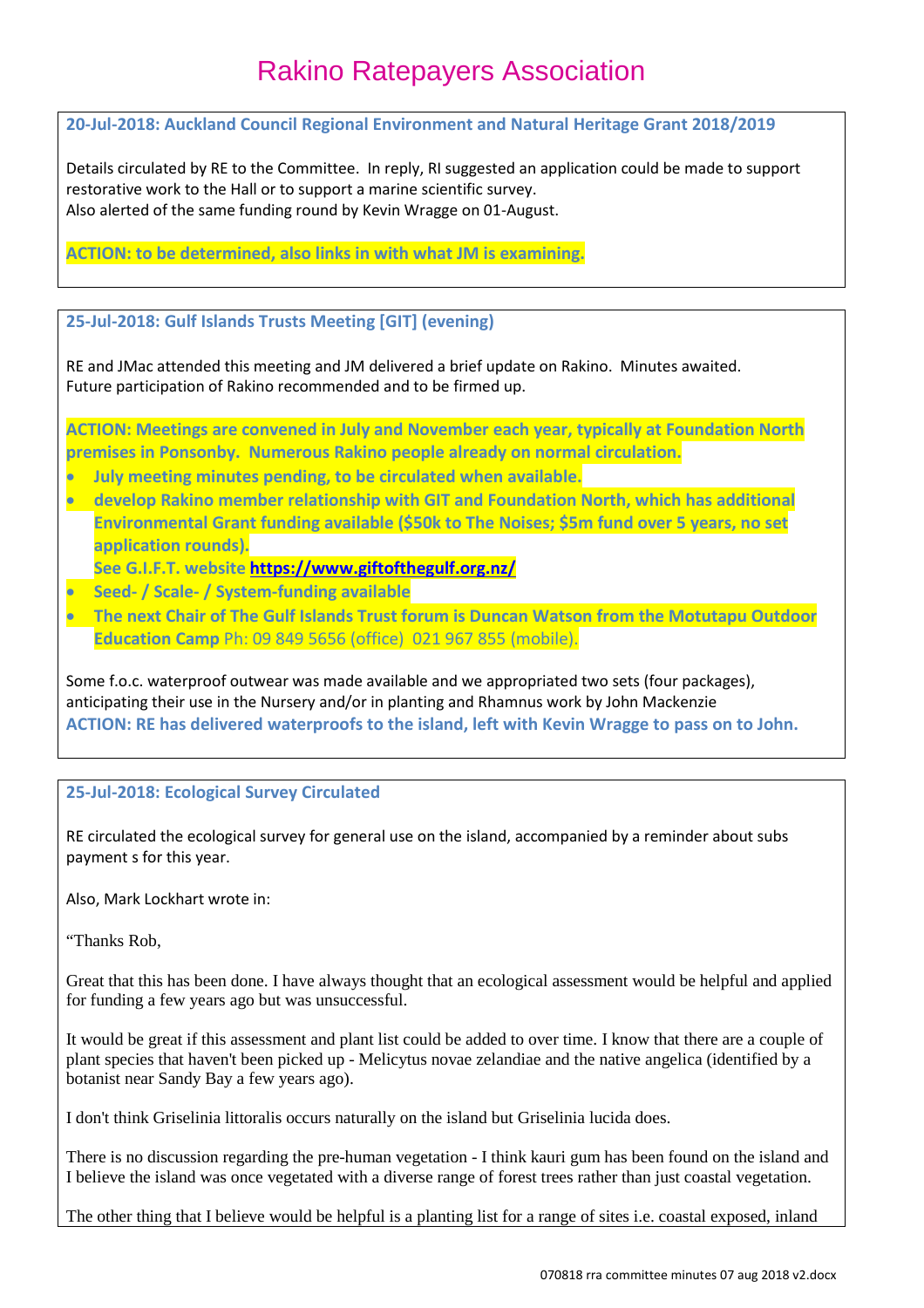dry, inland wet etc.

From a fauna perspective, it would also be great to enhance the few wetland/ wet areas on the island as this must create an additional habitat type.

Pass this on to the author if appropriate.

Regards – Mark"

#### **ACTION: DONE, several subs payments received. ML feedback referred to Kevin Parker as requested.**

**ACTION: it was felt that an "Idiot's Guide" based on the findings of the Survey might be helpful and make the recommendations more accessible to those for whom this might be new territory. To be referred to John Mackenzie for consideration, RRA support available as requested.**

#### **31-Jul-2018: Treescape work on Rakino**

Kevin Hester requested assistance with notification of a planned visit by Treescape arborists to attend to trees on DOC land; cars at the wharf need to be moved.

**ACTION: RRA circulation 'round robin' and posted on Friends of Rakino – DONE**

#### **02-Aug-2018 in response to this circulation, John MacCullough wrote:** "Hi Rob

I think it s best when they come out a RRA (or someone island based ) meets them and does a daily check on them

The other month when out it rained most of the week on and off (\*bad time to spray and work).

They also said a man did 2 days on my site but *cannot see any evidence of any works done –* my letter to the contactors was not replied to sadly.

My personal view is this work needs to be supervised by someone island based to ensure both ACC and RRA get best value here.

I am told by them they are coming out again later in the year for another round

*KR John"*

**ACTION: referred feedback to Kevin Hester who will be involved with the visit as host. He had previously discussed this with JM and was aware of these concerns. It was noted that there were incursions of gorse and weeds at the wharf and a working bee ought to be convened to deal to these. To be referred to John Mackenzie.**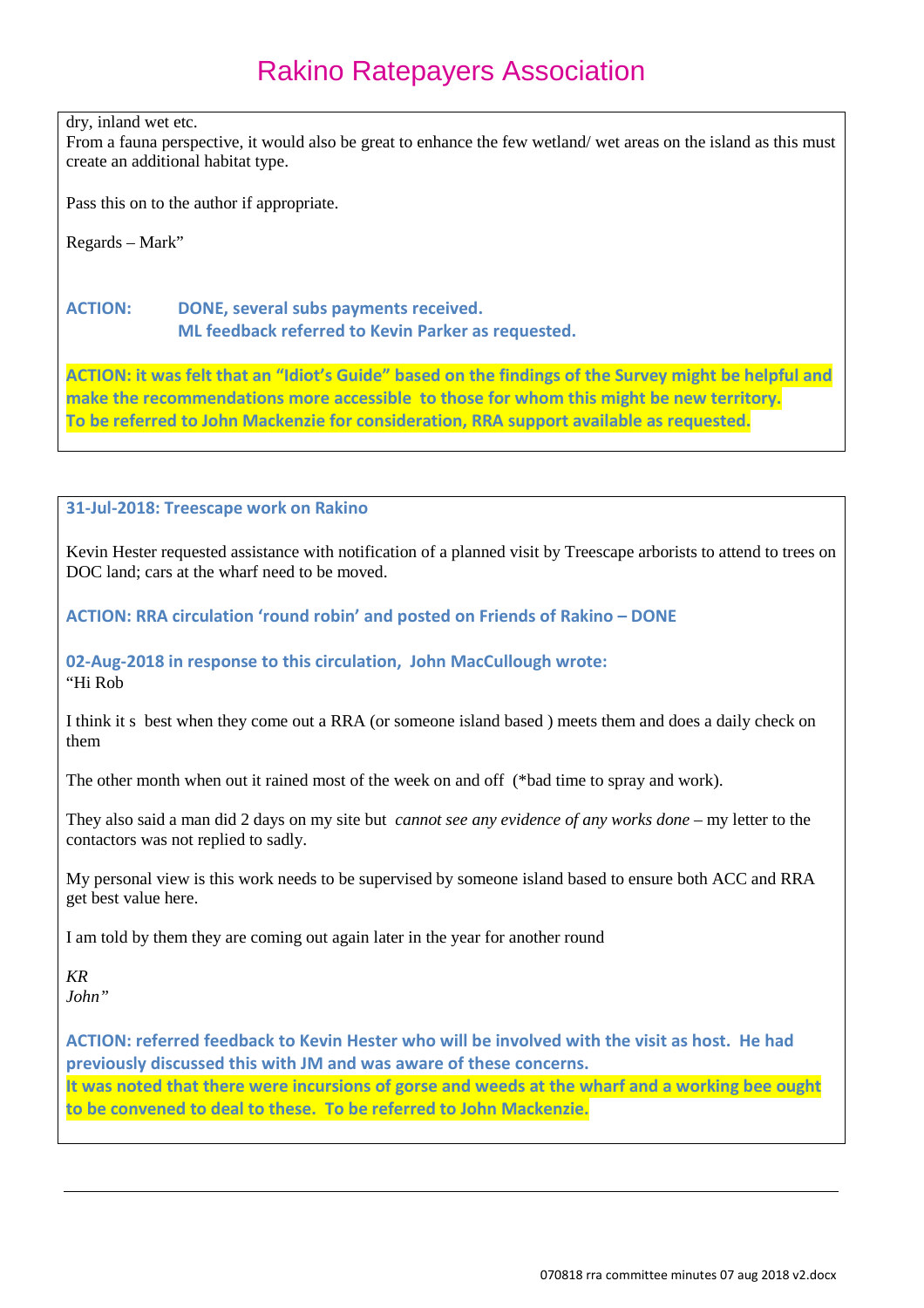**Member Registrations since last update:**

**64 paid-up households (out of 117 potential = 55%) in this subscription year 2018-9. This includes some first-time registrations.**

**Of the balance as yet unpaid, ~30 people paid last year and so will** *probably* **pay when reminded, taking to total to over 90 households potentially.**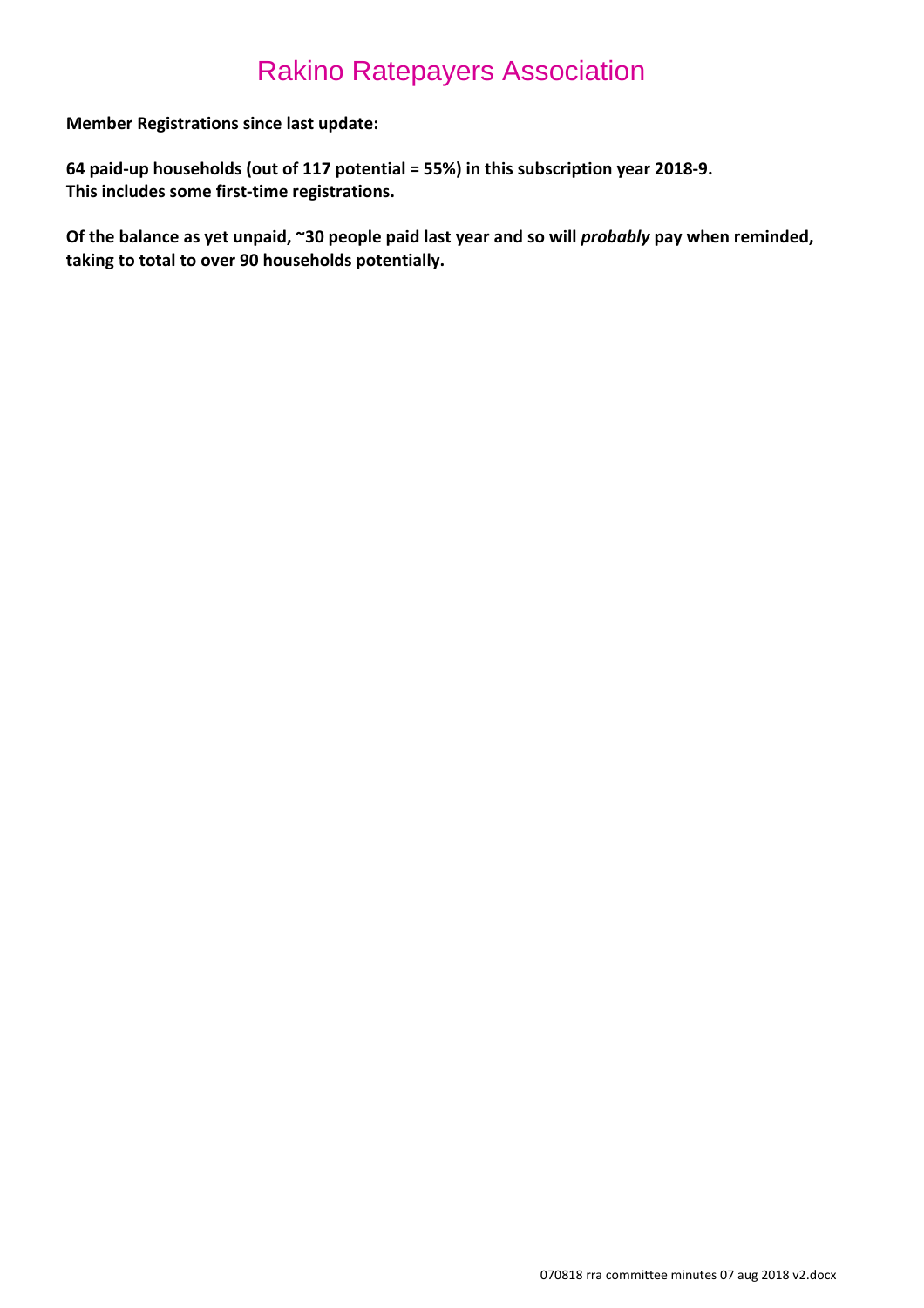### **Appendix 2: Overall Action Summary and Work in progress**

| Review of Rakino Budget data sourced from AKL Council - this also fits with the<br>formation of a Funding/Grant Sub-Committee.                                                                                                                                                                                                                                                                                                                                                                                                                               | <b>Committee</b>                              |
|--------------------------------------------------------------------------------------------------------------------------------------------------------------------------------------------------------------------------------------------------------------------------------------------------------------------------------------------------------------------------------------------------------------------------------------------------------------------------------------------------------------------------------------------------------------|-----------------------------------------------|
| Determine future engagement with Gulf Islands Trust - many individuals are on the<br>distribution list already, need to formalise a seat going forward.                                                                                                                                                                                                                                                                                                                                                                                                      | <b>Committee</b>                              |
| Determine potential relationship with Foundation North and the G.I.F.T. grants ongoing.                                                                                                                                                                                                                                                                                                                                                                                                                                                                      | <b>Committee</b>                              |
| Circulate draft social calendar; events for October AGM??                                                                                                                                                                                                                                                                                                                                                                                                                                                                                                    | AT                                            |
| Determine initiatives to increase membership                                                                                                                                                                                                                                                                                                                                                                                                                                                                                                                 | <b>Committee (ALL)</b>                        |
| Review data and progress discussions regarding Community Hall options.<br>Report to RRA Committee.                                                                                                                                                                                                                                                                                                                                                                                                                                                           | <b>Community Hall</b><br><b>Sub-Committee</b> |
| Investigate grant options for seating at viewpoints (carried forward) plus replacement of<br>Sandy Bay seating (raised at AGM)<br>Also consider island public tracks in reserves which exist (and are mapped) but are not<br>published and thus unknown to most people, and where work may be necessary to<br>improve access, such as off Askew Avenue.<br>Assemble calendar of annual community funding rounds and points of<br>contact/reference.<br>Consider any projects which might merit funding applications, for further discussion in<br>Committee) | JM / ALL                                      |
| Discuss DOC licence with Chris Clews - renew next year or not?                                                                                                                                                                                                                                                                                                                                                                                                                                                                                               | <b>JM</b>                                     |
| Liaise with John Vague over Trusteeship and the current state of Trust Funds invested.                                                                                                                                                                                                                                                                                                                                                                                                                                                                       | <b>JM</b>                                     |
| Develop dialogue with Council Grants Committee                                                                                                                                                                                                                                                                                                                                                                                                                                                                                                               | <b>JM</b>                                     |
| Assess if recent Licence payment to DoC might be refunded?                                                                                                                                                                                                                                                                                                                                                                                                                                                                                                   | <b>John Mackenzie</b>                         |
| Develop overview of Environmental priorities for Rakino, to include Rhamnus strategy<br>(in conjunction with DOC).<br>Update on alternative funding for Pest Monitoring.                                                                                                                                                                                                                                                                                                                                                                                     | <b>John MacKenzie</b>                         |
| Potential for weed and gorse intervention at Wharf?                                                                                                                                                                                                                                                                                                                                                                                                                                                                                                          | <b>John Mackenzie</b>                         |
| Potential to create an "Idiot's Guide" version of the Ecological Survey for general<br>circulation to encourage take up. John asked to consider this.                                                                                                                                                                                                                                                                                                                                                                                                        | John Mackenzie /<br><b>Committee</b>          |
| Re-provision Rhamnus poison supplies via DoC, including dispenser (defective) and<br>plastic bottles                                                                                                                                                                                                                                                                                                                                                                                                                                                         | Refer to John<br><b>Mackenzie</b>             |
| Verify operational serviceability of the Firelords with Hank P. and check if any new<br>expenditure is required (tarp covers, etc.)?                                                                                                                                                                                                                                                                                                                                                                                                                         | <b>RE</b>                                     |
| Issue 'soft' subs reminder to all those who have paid in recent years but have to renew<br>for 2018-9.                                                                                                                                                                                                                                                                                                                                                                                                                                                       | <b>RE</b>                                     |
| Liaise with Alistair regarding possible options for 'user paid' inorganic waste removal<br>using the Facilitator barge.                                                                                                                                                                                                                                                                                                                                                                                                                                      | <b>RE</b>                                     |
| Book OBC as meeting venue for Committee meetings, October and onwards                                                                                                                                                                                                                                                                                                                                                                                                                                                                                        | <b>RE</b>                                     |
| Escalation of roading and drainage issues to Akl Transport, already instigated privately<br>(see correspondence section appended).<br>A fresh complaint lodged in July (Woody Bay Road) and acknowledged by Akl<br>Transport.                                                                                                                                                                                                                                                                                                                                | <b>SMcC</b>                                   |